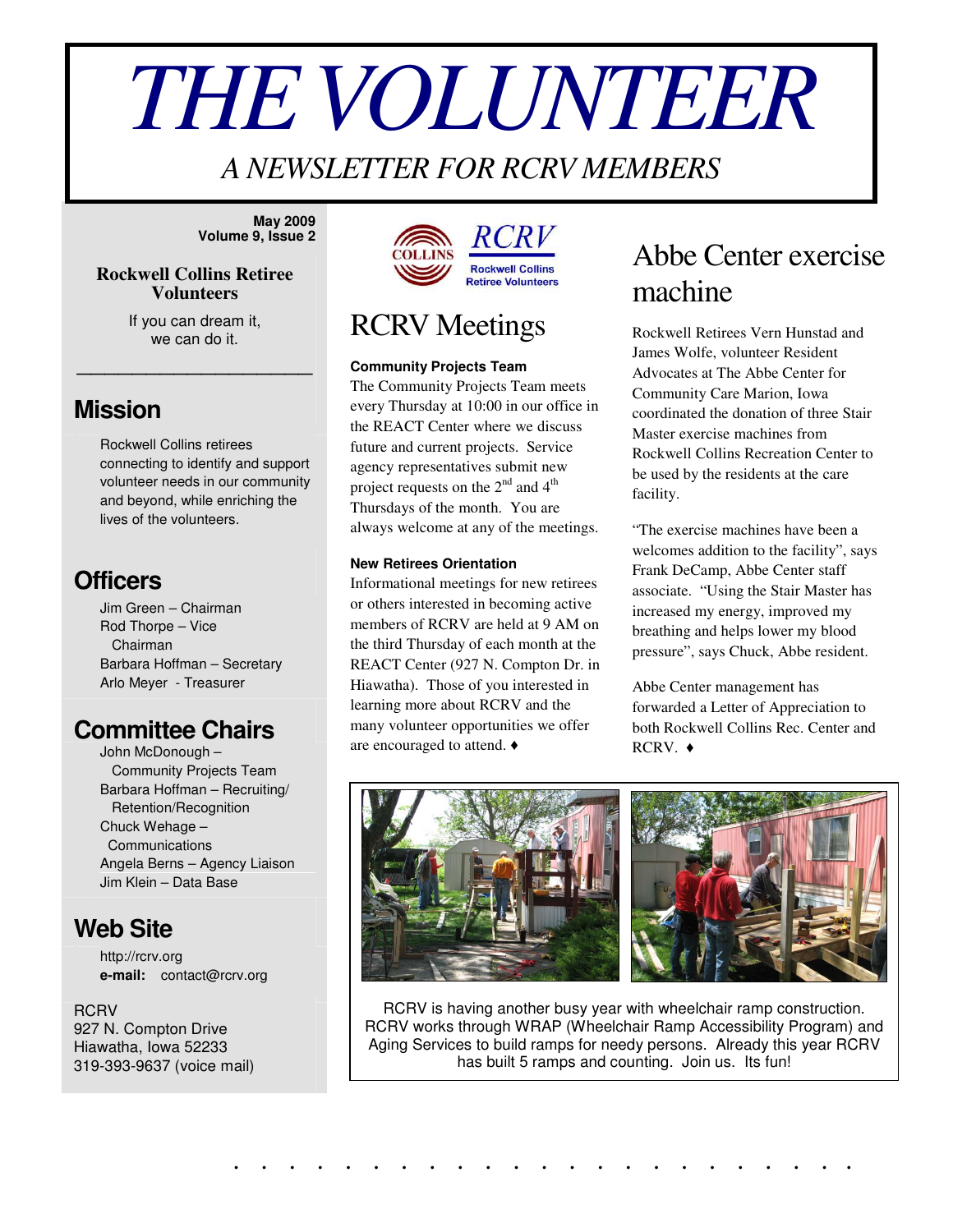# Bicycle-Controlled Television Switch

#### **By Amanda Christensen**

At Anamosa High School I am always looking for new and creative ways to keep my special needs students motivated. Early this school year I called on Ann Griffin, Adaptive Physical Education Consultant from Grant Wood Area Education Agency, to help me develop ways for my students to be more active and like it! One student in particular spends the majority of his day in my classroom. He gets breaks built into his schedule, and his favorite break activity is to watch 10 minutes of television in his comfy lounge chair. Once Ann heard this, she told me about a switch that could be connected to a television that would be powered by a stationary bike. If the student stops pedaling or the speed is too slow, the screen turns to static. This would allow the student to watch television and be motivated to participate in physical activity at the same time.

Ann contacted Jack Murphy and Don Grimm, of Rockwell Collins Retiree Volunteers, who had built an electronic bicycle-controlled television switch for her previously. Don made some improvements to his original design and built a new switch. Jack came back to my classroom to install the switch and it was a hit right away. My students took turns riding the bike to make the television work, and when they stopped to let someone else ride, the screen would turn to static and the kids would laugh and get excited. The television and bike are close to the door so anyone walking by in the hallway saw it and within a few days of having the bicycle, students and staff were asking if they could try it out. Even though the bicycle-controlled television was intended for one student, all of my students enjoying using it as reward for attendance, homework completion, and positive attitudes.

It is awesome to see how excited everyone is by the bicycle powered television. It is such a great feeling to see the proud expressions on my student's faces when people come in to check out the bike. This bike has done more than provide motivation for physical activity for my students. It has provided a confidence amongst them because they have something in their room that others want and think is cool. This is a feeling these students seldom get. Thank you very much Jack Murphy, Don Grimm, and Ann Griffin for making this possible!  $\triangleleft$ 



Switch installed on the exercise bike



A special needs student riding the exercise bike to keep the TV on



Exercise bicycle switch box disconnects the antenna feed if the bicycle stops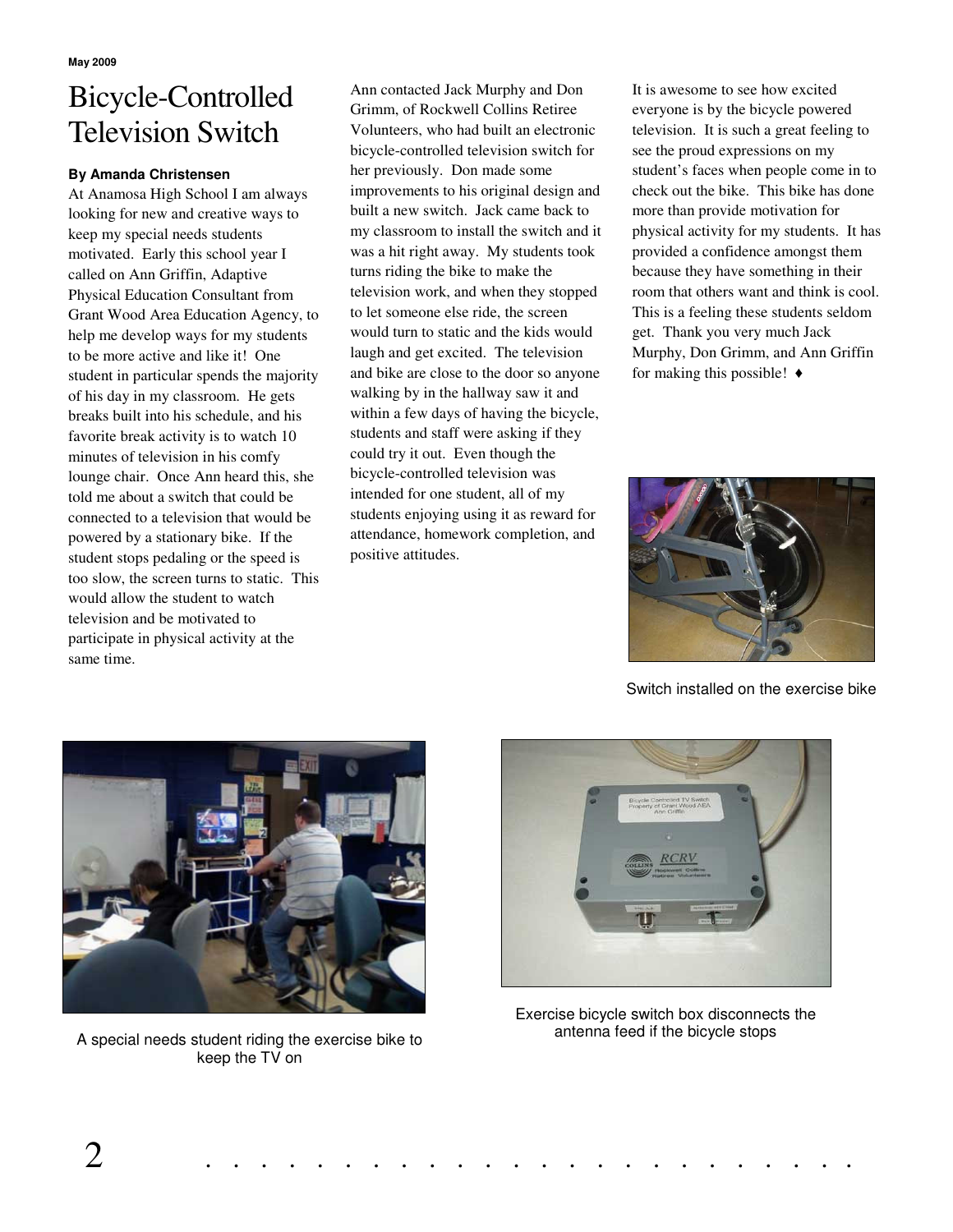# Habitat for Humanity - Genesis Park

On Saturday, May 9, a small group of volunteers – Rockwell Collins retirees, active employees, and others - met to put the finishing touches on the  $25<sup>th</sup>$ house in Genesis Park, a Habitat for Humanity project in southeast Cedar Rapids. This home occupies the last lot on Americus Drive, thereby completing the neighborhood. The project originally started in 1997 with the donation of land by two cemeteries.

Genesis Park got going when Sr. Eileen Schoenherr, OSF, a Habitat board member from St. Pius Parish, asked RCRV member Vern Hunstad to form a crew to build homes. Since most of Vern's acquaintances were also employees or retirees from Rockwell Collins, around two thirds of his crew of 37 were "company men". This effort predated RCRV, so very few of those countless hours ever showed up in the record.

Various groups – unions, churches, etc., sponsored the homes with donated funds and labor, but the Pius/Rockwell group worked on most of them. They worked one day a month for about 12 years before the group "retired". The first home was dedicated in 1998, a year in which seven of the 3 and 4 bedroom homes were completed.



Genesis Park 25 Habitat for Humanity Homes

Unfortunately, most of Habitat's records were lost in the flood last year. If you worked in Genesis Park and have any pictures of the construction that you would like to donate, drop them off at the Habitat ReStore on North Center Point Road in Hiawatha. That's also the place to volunteer your time to Habitat as the organization does its part to help recover from the floods.



Site of the last nail and screw of the entire 25-home project

As for "The Rest Of The Story", according to Jeff Capps (Executive Director of Cedar Valley Habitat for Humanity): on June 15, 2009, CVHH will kick off the 2009 AmeriCorps Build-A-Thon in Cedar Rapids, during which time the affiliate will build 20 homes in partnership with area families in need of simple, decent and affordable housing. Over the course of the following five days, more than 500 AmeriCorps members will complete the bulk of the construction on the homes. There are two neighborhoods - College Park Estates (near Kirkwood College) and Wilderness Estates (off of F Avenue in the northwest part of the city). The project represents Habitat's initial efforts to help rebuild affordable housing in the Cedar Rapids area following the 2008 floods. It is just phase one of an aggressive building plan which will see Cedar Valley Habitat building dozens of homes in the next few years. Major project sponsors include the City of Cedar Rapids, AEGON and Kurt and Brenda Warner's

First Things First Foundation. Cedar Valley Habitat for Humanity is an ecumenical Christian housing ministry dedicating to eliminating poverty housing and making decent housing available to all people.

RCRV will undoubtedly supply a good deal of the local labor for CVHH projects in June and in the years to follow.  $\triangleleft$ 

# REACT Mission

The primary mission of the REACT center is to provide used computers and computer support for nonprofit and public service organizations. While in the past, REACT has been able to provide limited computer support for Rockwell Collins retirees, it does not have the manpower or space to keep up with the demand. Therefore REACT will no longer be able to provide this service.  $\triangleleft$ 



The BumpMobile – A simple adaptation for kids with mobility challenges: a truck inner tube on a platform with casters, and a rope to swing it around a gym. Requested by Ann Griffin, GWAEA Adapted Physical Education Consultant

. . . . . . . . . . . . . . . . . . . . . . . . 3